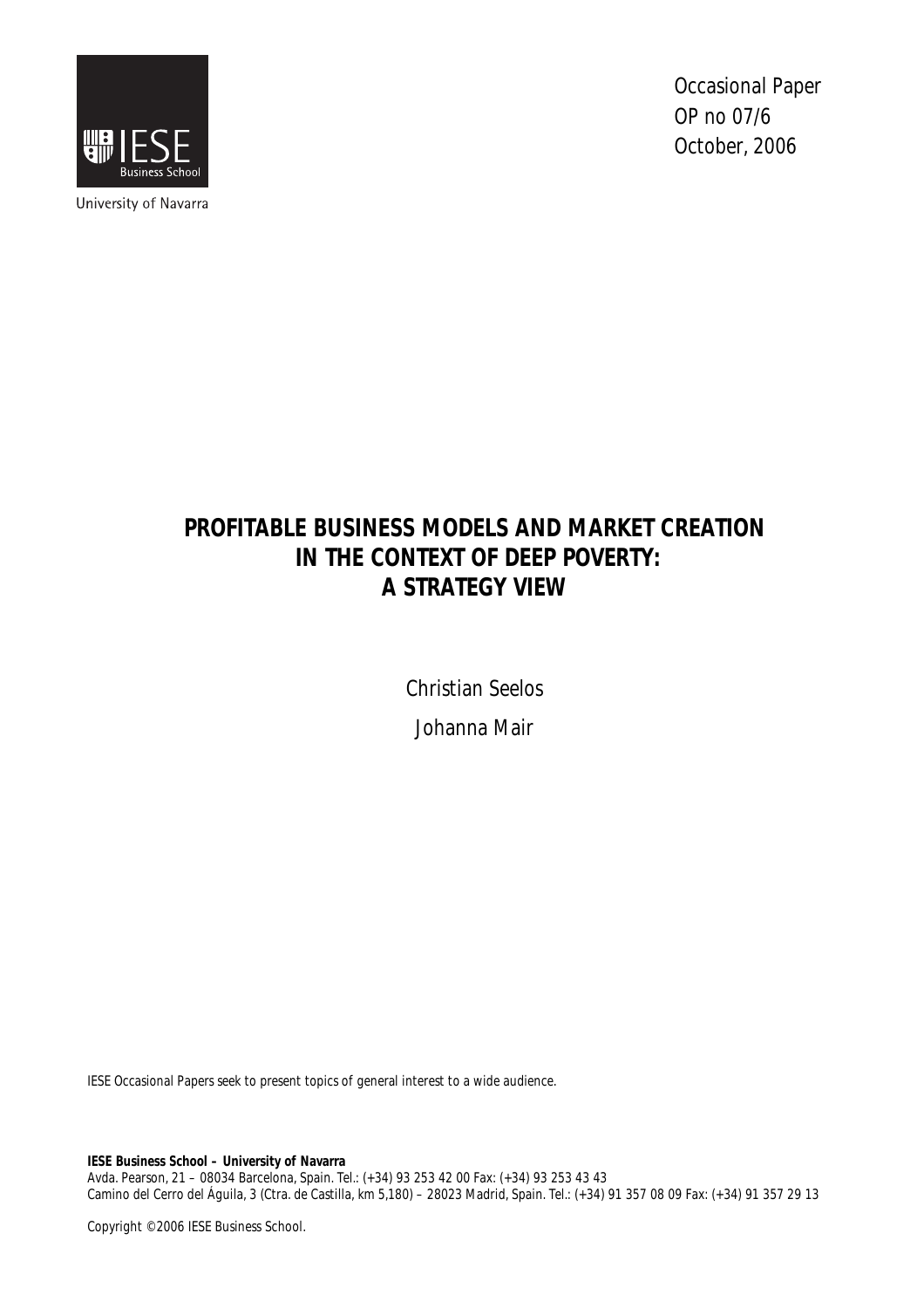# **PROFITABLE BUSINESS MODELS AND MARKET CREATION IN THE CONTEXT OF DEEP POVERTY: A STRATEGIC VIEW**

Christina Seelos\*

Johanna Mair \*\*

### **Abstract**

Framing the entry into underdeveloped countries as a business opportunity is conceptually appealing. While previous work on strategies to pursue the bottom level of the global income pyramid has shifted paradigms about poverty, the focus in this paper is to move on from the "whether to do it" question to contribute to a better understanding of "how to do it" from the perspectives of corporate and competitive strategy. Using three cases, two from Bangladesh and one from India, insights are generated into how business models can be structured and executed to generate the necessary profits for companies to justify investments into market entry and market building, while at the same time integrating and serving the poorest and their unique needs as well. The authors explicitly focus on how to recognize, access and configure resources that local pioneers have already built in extremely poor countries. The aim of this paper is not to develop prescriptions, but to generate ideas about the opportunities available to companies working in tandem with local entrepreneurial organizations to build business models that are able to achieve multiple strategic objectives concomitantly.

\* Visiting Lecturer, IESE

\*\* Professor of General Management, IESE

**Keywords:** business models, poverty alleviation, market creation.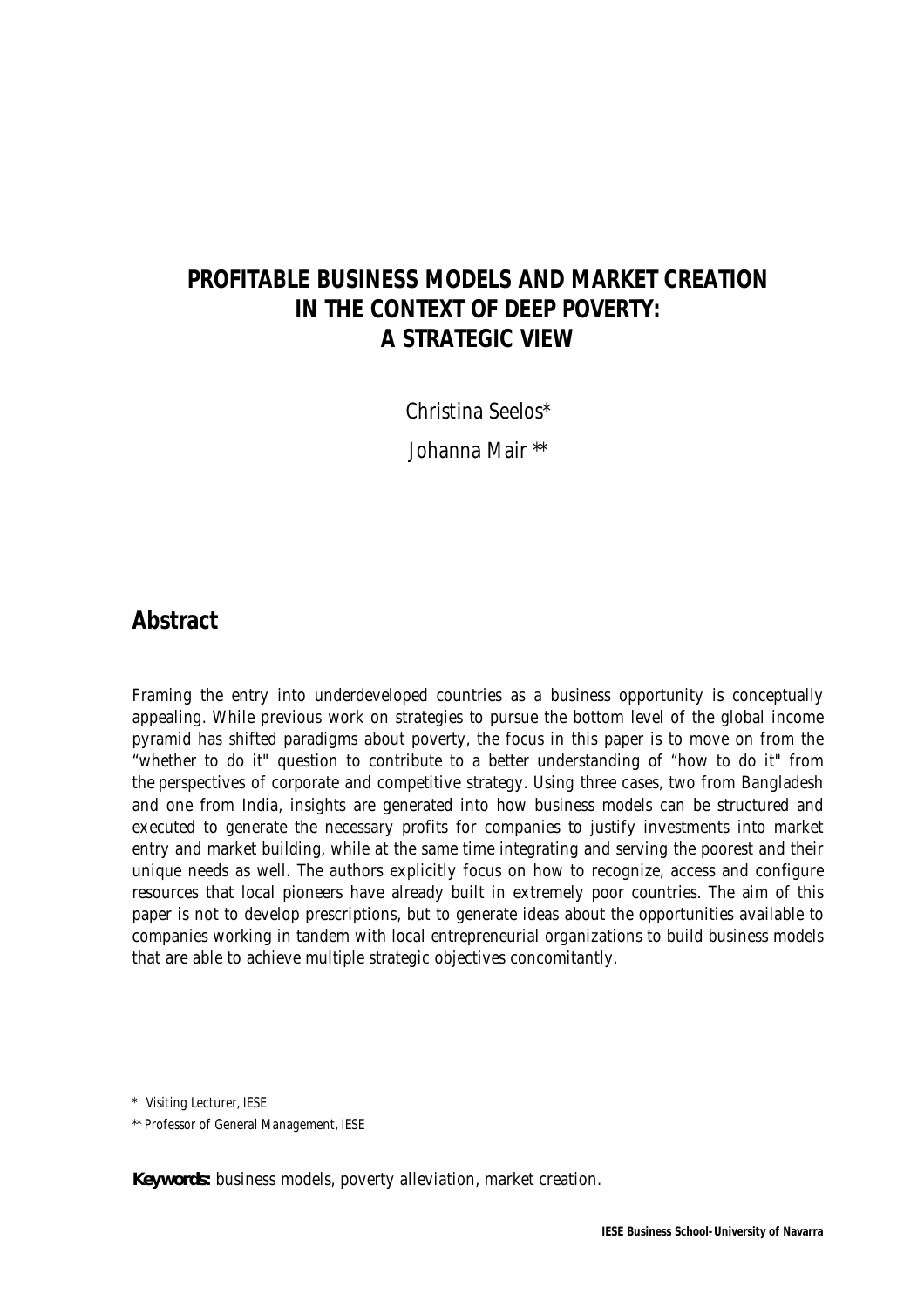# **PROFITABLE BUSINESS MODELS AND MARKET CREATION IN THE CONTEXT OF DEEP POVERTY: A STRATEGIC VIEW**

### **Introduction**

Resources and capabilities are considered essential building blocks for corporate and competitive strategy (Barney, 1995; Teece et al., 1997). They are built through competition over how to best serve customer needs and are selected for propensities that bestow an advantage on individual companies. Research has also furthered our understanding of how to leverage existing resources and capabilities and how to access those of local companies in order to enter less-developed or emerging markets (Hitt et al., 2000; Tallman and Fladmoe-Lindquist, 2002). Sometimes, however, recognizing the opportunities for growth and new wealth creation seems easier than discovering how best to exploit them and determining whether existing resources and capabilities indeed facilitate such exploitation (London and Hart, 2004; Wright et al., 2005).

An extreme case of this dilemma exists in the form of the least-developed countries, where mass poverty means that even the most basic needs of millions of people are not met and markets to serve them are largely absent. This provides a bizarre contrast to the mature markets in highly developed countries, where competition tends to optimize price/benefit ratios for the consumer and thus enables people to consume more of the things they want and not just what they need to survive – an important driver of choice and perceived quality of life. Therefore, in the context of deep poverty – by which we mean countries with very low economic wealth creation and significant clusters of people living below recognized poverty lines, such as daily incomes of less than two US dollars – companies face a triple dilemma:

First, there may in fact be no markets that a company can enter and an entry decision might thus revolve more around how to build markets than to enter them; second, doing it alone might not be feasible, given that company resources and capabilities have evolved in a very different environment and may only be partly relevant to a poor-country context; and third, the absence of markets translates into a lack of local companies with which it would be feasible to form the kind of partnerships that might be needed to provide the locally relevant resources and capabilities mentioned above.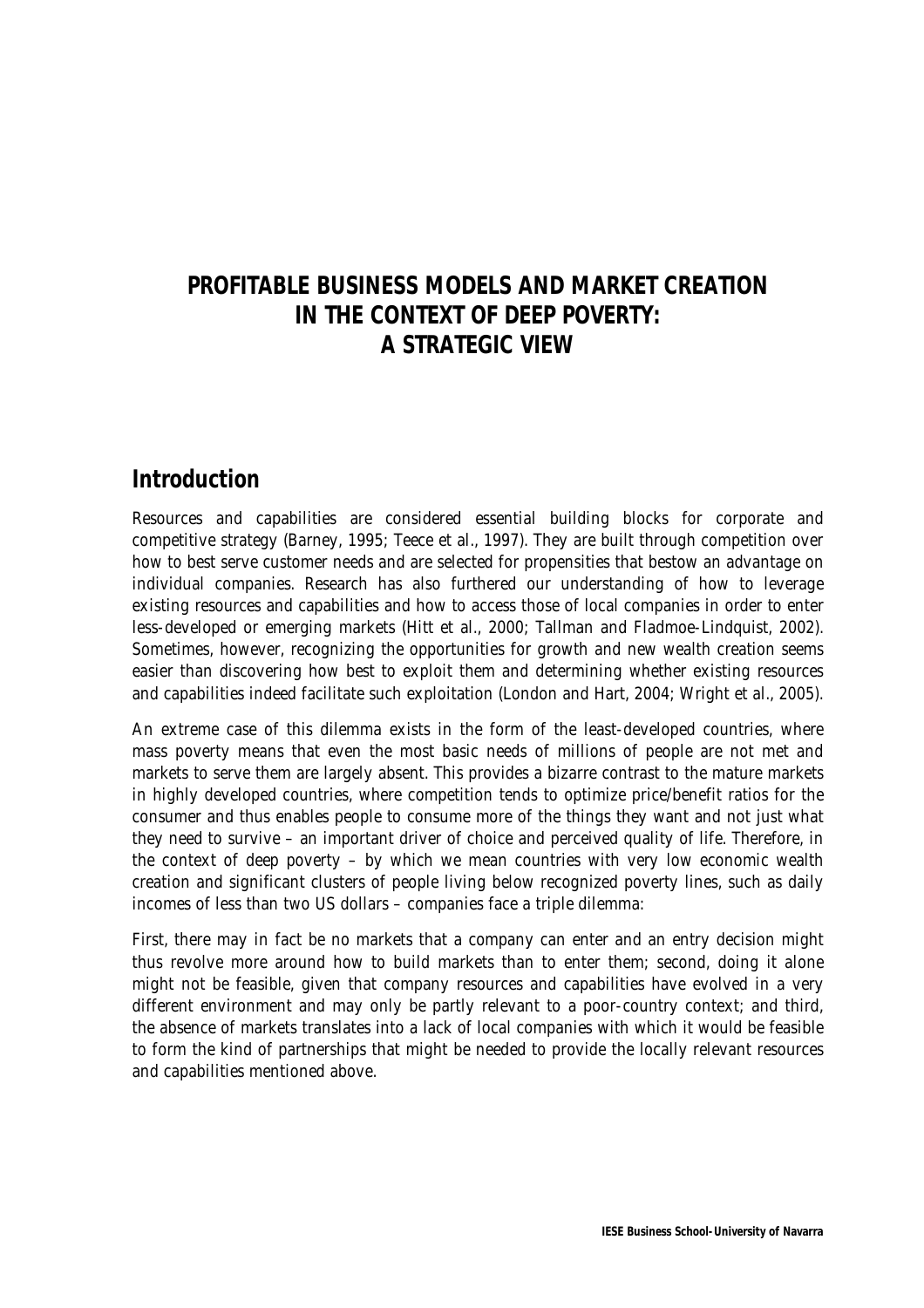## **"Whether" or "how" to enter underdeveloped markets?**

Previous work on strategies to pursue business opportunities at the bottom of the income pyramid has certainly helped to shift paradigms about poverty (Prahalad and Hart, 2002). The debate around the idea of viewing the poor as customers and not merely the recipients of donations has been intriguing, but we still lack models for companies to realize this vision. In the next 40 years, it is expected that 2.2 billion more people will inhabit this planet, but only 0.026 billion of them will live in high-income countries (The World Bank, 2006). These people will therefore have significantly lower purchasing power and many will not be accessible through traditional corporate channels. Two questions lie at the heart of evaluating the attractiveness of doing business in underdeveloped markets: First, whether to do it; and second, how to do it.

The main arguments for why executives should care about underdeveloped markets are well established and have been repeatedly communicated (Prahalad and Hammond, 2002; Seelos and Mair, 2005a). The declining growth and fast commoditization of existing markets puts a strain on managerial decisions and has contributed to a focus on value appropriation at the cost of concentrating on new ways to create value. Cost cutting, reorganizations and layoffs aim to increase efficiencies and productivity, but may also limit creativity and innovativeness. Among the many concepts and ideas on how to escape from the pressures caused by hypercompetition and lack of growth is the "Innovator's Solution" put forward by Christensen and Raynor (2003). They argue that managers should forgo the obsession with existing customers and markets that are "core" to a company's business and instead consider low-end disruptions that create products and services at radically new quality/price relations to satisfy a customer need. This could well be an ideal framework for looking at poor countries, where innovation and low-end disruption might be the only ways to serve customers (Hart and Christensen, 2002). Kim and Mauborgne (2004) suggest creating and occupying new market space through value innovation, understood as a new combination of elements of customer benefit into a single offering. The absence of markets for many goods and, indeed, of whole industries in underdeveloped countries might be the ultimate opportunity for creating market space. However, while these concepts sound compelling in theory, finding ways to enact them determines success and failure.

The big question therefore is: how can companies create and occupy new market space in the context of deep poverty? In fact, at least partial answers to the question of "how" to do this may be prerequisites to answering the question of "whether" to do it. A complex set of factors might explain the lack of corporate action in the context of mass poverty, including the extent of a supportive institutional landscape, levels of political and economic uncertainties, lack of channels to effectively access the poor, and many others. Furthermore, resources and capabilities that companies have developed in mature markets may be of low or uncertain value in the context of poor countries. It is often unclear which resources and capabilities are necessary to successfully act in such a context and it could be difficult and might take a very long time to build them. In this paper we hope to contribute to a better understanding of how companies might be able to recognize and access the relevant resources and capabilities that entrepreneurial pioneers have already built instead of building them from scratch. Most importantly, we give three examples of how resources and capabilities contributed by both the companies and the local pioneers can be configured into novel business models that satisfy both the needs of the poor and the needs of the company for adequate economic returns. Furthermore, we highlight the observation that these business models comprise different organizational structures, each pursuing their own strategic objectives.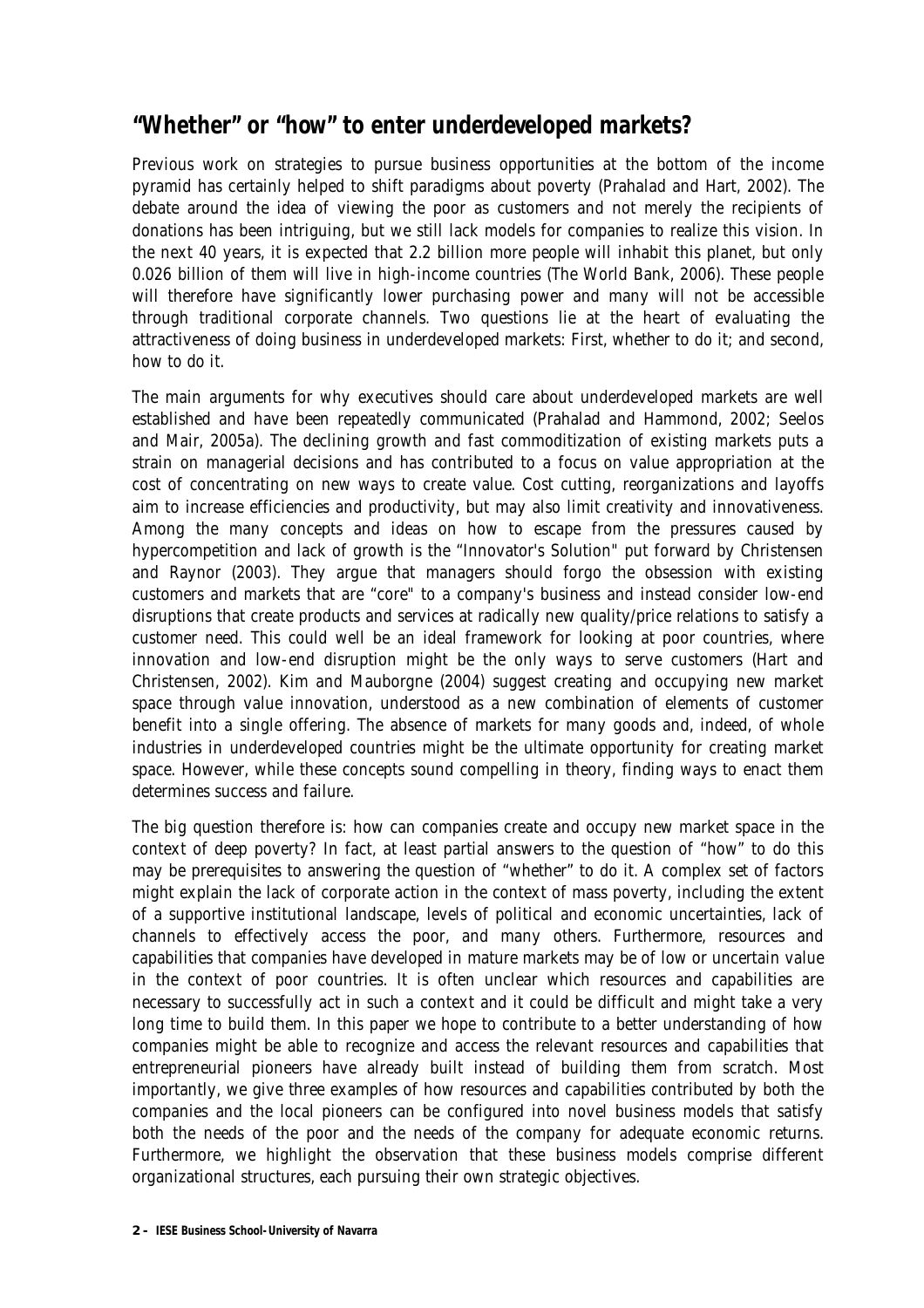# **Entrepreneurs provide important resources and capabilities**

This paper builds on a three-year research project that investigated the work of entrepreneurs who had succeeded in building business models in underdeveloped countries that effectively served the poor (Seelos and Mair, 2005b). The sample focused on entrepreneurs who had successfully acted in a context lacking supportive institutions, both political and economic. An inchoate institutional landscape translates into a lack of social welfare and risk management systems, and an absence of markets in which entrepreneurs and companies can compete as to how to best serve people's needs. As North (1990) pointed out: "Third World countries are poor because the institutional constraints define a set of payoffs to political/economic activity that do not encourage productive activity". The inability of the poorest to either create or respond to economic opportunities is believed to sustain mass poverty in these contexts (Abramovitz, 1986). Therefore, the beneficial social impact of even individual entrepreneurs can be significant in the context of deep poverty.

The strategic objectives of entrepreneurs operating at the base of the economic pyramid frequently consist of directly creating positive social outcomes such as "treating as many poor patients as possible", "providing financial support to the poorest people", or "creating as many jobs as possible". Recently, these entrepreneurs have been labelled "social entrepreneurs". For the purpose of this paper we use the terms "social entrepreneurs" and "entrepreneurs" interchangeably.

Acting below the competitive radar screen of companies, these entrepreneurs build resources and capabilities to achieve a blend of social and economic objectives. As we argue in this paper, such resources and capabilities are therefore very relevant to the local context and are often undervalued from an economic perspective, which gives them potentially strategic importance for companies that consider building a presence in those countries where such entrepreneurs operate. In catering to the most basic human needs, profits are often a counterintuitive outcome, particularly when judging the underlying "business case" from the traditional paradigms of corporate and competitive strategies. For example, a long-held myth of the banking industry was that it was not feasible to make money through the provision of micro-loans to the poor. The Grameen Bank and other pioneers of microfinance have proven this assessment wrong. Along the way, these pioneers have built capabilities that allow them to profitably serve the poor. The Grameen Bank has built a network of 70 million members or customers in more than 60,000 villages across Bangladesh. The ongoing social and economic development throughout this network translates into huge market potential. Grameen Bank, building on its capabilities to organize and work with the poor, has also built a diverse range of other commercial entities. It has created whole new markets in the primary and secondary sectors but increasingly in the tertiary sector as well. The ability of Grameen management to study and evaluate the socio-economic impacts of its actions translates into an important organizational capability to allocate resources for scaling up successful prototypes and weeding out those that do not work. Accessing these resources and capabilities could form an important base for companies to build up business models that reach a suitable scale and generate the necessary profit levels to justify their investments. The first case detailed in this article will provide a taste of the opportunity space that we propose.<sup>1</sup>

j

<sup>&</sup>lt;sup>1</sup> This information is derived from interviews by the authors with managers from Grameen Bank, GrameenTelecom, GrameenPhone and Telenor in 2005, as well as secondary information from various sources.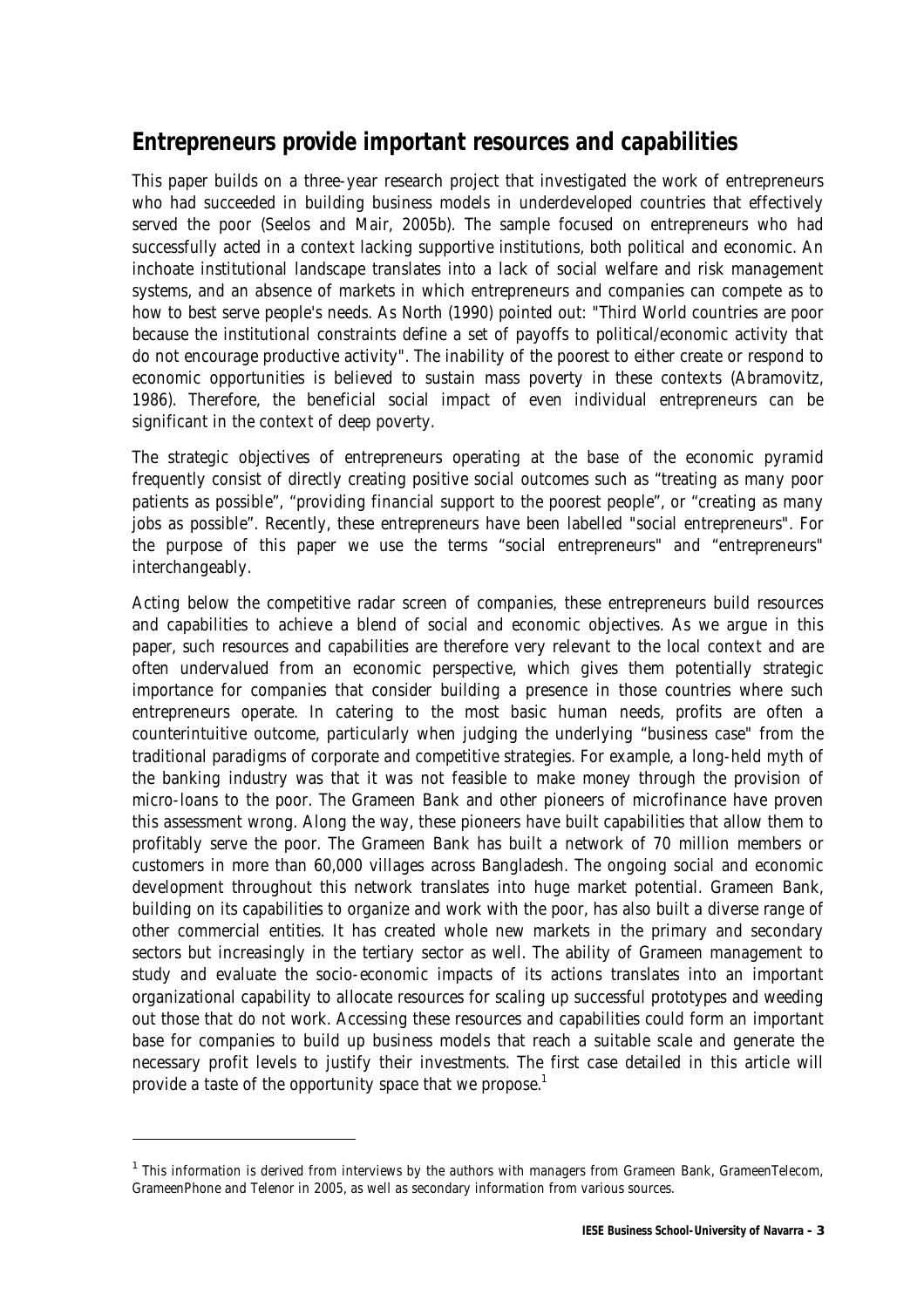# **Case 1. Grameen Phone and Telenor: the symbiosis of economic and social objectives structures a new business model**

During the 1990s Telenor, the incumbent Norwegian telecommunications company, faced the challenge of saturation in its home markets. State-owned and relatively small, it did not feel ready to go after emerging growth markets like China or India, and when the CEO of Telenor received a call from a friend – the Ambassador of Bangladesh – asking him to consider building a market for mobile phones in that country, his initial reactions were mixed at best. He could not have known then that Bangladesh, a country known for its overpopulation, extreme poverty, political instability and corruption, would become one of Telenor's most profitable growth markets. What eventually made Telenor's CEO decide in favor of the joint venture was the excellent reputation of the local partner in Bangladesh: the Grameen Bank, founded in 1976 by Professor Muhammad Yunus, who is today one of the world's most prominent social entrepreneurs. The joint venture led to the formation of two separate organizations: one aimed at building a purely commercial model, GrameenPhone; and one with a mission to cater to the poorest by teaching them to use phones for entrepreneurial purposes, GrameenTelecom (Malaviya et al., 2004).

When it started out in 1997, GrameenPhone was one of four companies to receive a license to operate a mobile network in Bangladesh. It became profitable in 2000, and passed two million subscribers in late 2004 and 6 million in February of 2006. GrameenPhone is now one of the largest private companies in Bangladesh and the second largest taxpayer, which reflects the attractive profit margins of the business. In 2006 it had a market share of 60 percent.<sup>2</sup> Singledigit market penetration in a country of 150 million people signifies the potential for further growth. Meanwhile, GrameenTelecom, the non-commercial arm of the joint venture, created more than 100,000 jobs for microentrepreneurs they called "Village Phone Ladies" – these were poor women who, despite being illiterate, quickly learned how to operate a mobile phone and generate income from it. They provide higher in-demand phone services in previously unconnected villages that allow people to contact relatives abroad, facilitate repatriation payments, save on costly trips for administrative purposes and other issues to Dhaka, the capital, and provide many other advantages. The social and economic value created from this market innovation at the lowest rungs of the world's income ladder is enormous. GrameenTelecom is also profitable and accounts for more than 10% of the revenues of GrameenPhone.

The following paragraphs list some of the important resources and capabilities that Telenor could access through the collaboration with Grameen Bank. We also highlight some of the synergies that were created by the collaboration and discuss the strategic decision to keep two separate organizational structures.

-

 $2$  Source: Telenor Group, financial data, fourth quarter 2005, www.telenor.com.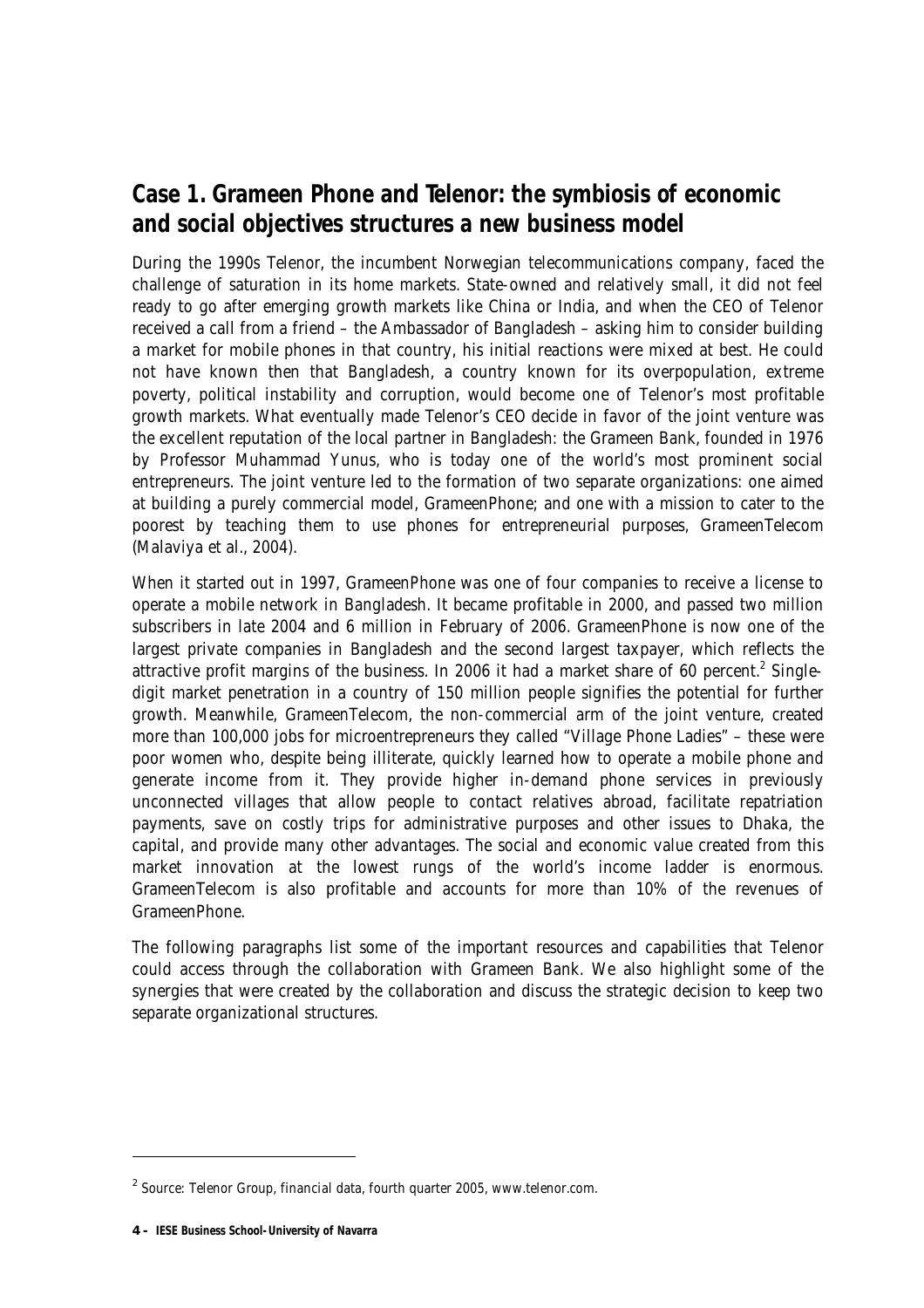#### **Intangible resources**

Mr. Yunus was considered a person of impeccable integrity – probably an ideal partner in Bangladesh, where it is still hard to find influential partners that are resistant to corruption. Yunus had already demonstrated the financial viability and potential for socio-economic development of a business model that the banking sector deemed unfeasible: microcredit, which is today a global industry. That kind of credibility is a scarce asset and extremely valuable in a poor-country context. The brand that Grameen Bank had built was an invaluable resource for Telenor. In fact, using the name GrameenPhone for the commercial part of the venture was considered a crucial success factor, leveraging trust and justifying a license to operate not only with the government, but also with potential customers, the rural poor and the urban middle class.

#### **Tangible resources**

Valuable technology resources can often be accessed relatively cheaply in developing countries. They constitute remnants of the billions in development funds that were poured into poor countries for decades in the hope of kick-starting economic growth. In Bangladesh, the Norwegian Agency for Development (NORAD) had invested in a fiber-optic network for the internal communication of the national railway system that was nowhere near being used to its full capacity. Thus, Telenor was able to acquire an important asset cheaply.

Because the venture had two "arms" – one aimed at a commercial market and the other at social development – Telenor also had access to very favorable funding provided by the Asian Development Bank, the IFC, the Commonwealth Development Corporation and NORAD. This effectively lowered the cost of capital for the company and, as a result, until the first quarter of 2005, overall capital expenditures for Telenor are estimated at a mere 600 million USD. This translates into about 100 USD per customer; far less than the net present value of expected future cash flows even at a high cost of capital to reflect the risk of the venture.

### **Capabilities**

Over decades, Grameen Bank had developed special skills in accessing, communicating and working with the rural poor in more than 50,000 villages throughout Bangladesh. This created the opportunity and know-how for integrating a vastly untapped potential market into the overall business model which now drives significant revenue to GrameenPhone. Deep expertise in providing loans and ensuring the accountability of individual members of the network enabled Grameen to select appropriate phone owners, efficiently collect payments and resolve any problems that might crop up in the rural villages.

The art of setting up a successfully functioning microfinance system had been mastered by Grameen Bank and enabled poor people to convert future earnings from selling mobile communications into current financial value. Thus, there was no need to rely on donations of mobile phones to the rural poor for the GrameenTelecom part of the venture to succeed. Instead, having them pay through the provision of loans instilled discipline and commitment and was the foundation of a profitable business model for all parties involved. The group-based social mechanisms established by Grameen Bank that supported people to repay loans were directly applicable to the phone model as well.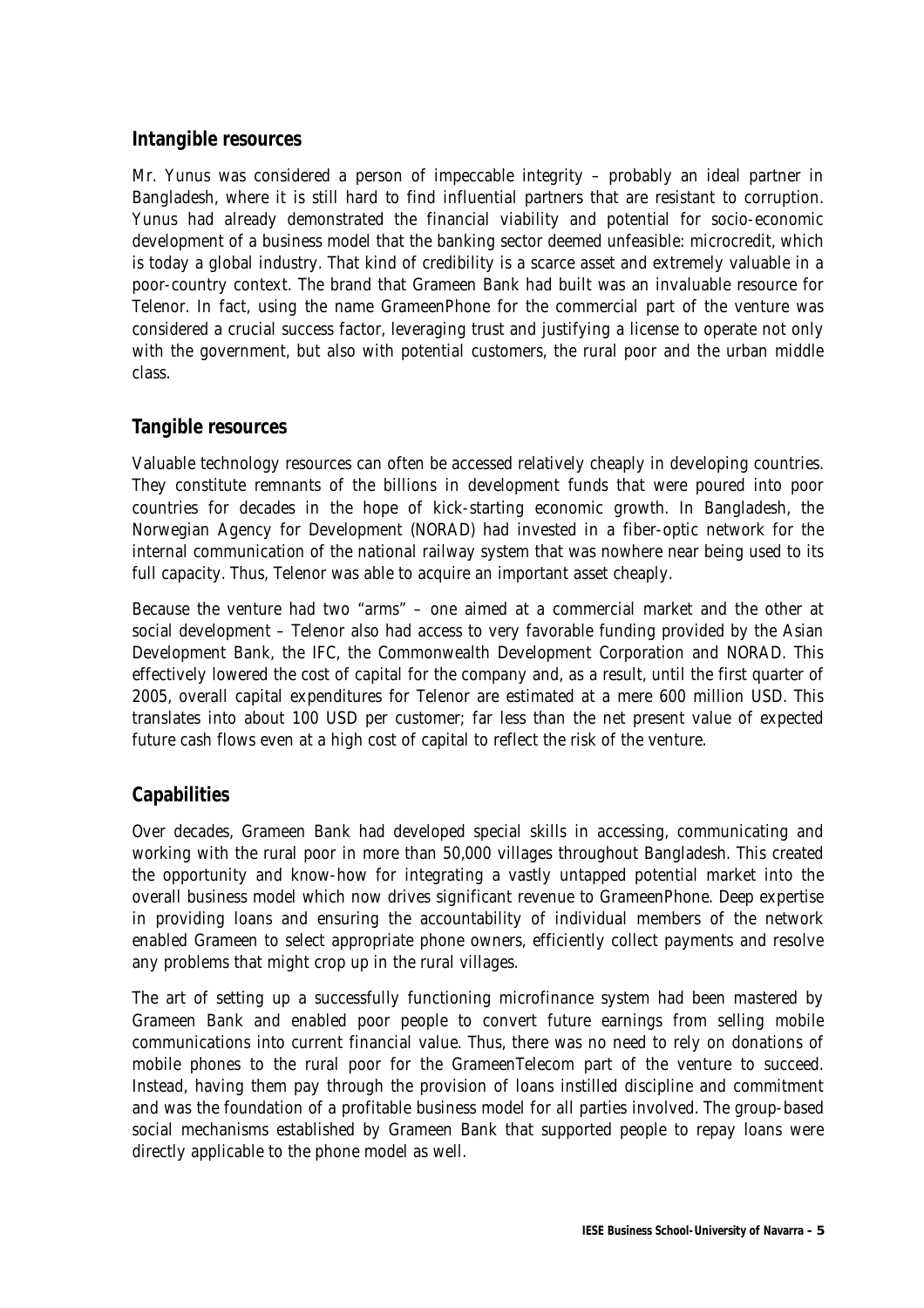### **Synergies**

Mobile communication services are considered a powerful driver of development that go hand in hand with increased incomes. $3$  In the case of Telenor's joint venture, a positive feedback loop is created by serving the rural poor through GrameenTelecom that seems to build up the size of the middle class, the main target for GrameenPhone over time. As the former CEO of Telenor used to say: "Good business is good development and good development is good business".

The fact that GrameenTelecom aimed to serve the rural areas in Bangladesh made building countrywide coverage a prime objective. This was considered an important driver of customer satisfaction, increasing customers' willingness to pay, both for the commercial arm and the non-commercial arm of the business, as reflected in today's 60 percent market share.

The strategic value of these resources and capabilities also derives from the fact that they are very difficult to imitate because of the time it takes to build them. Furthermore, they are also scarce, mostly because there is no efficient market that incentivizes people to invest in creating them. In a sense, Telenor was able to preempt access to these scarce resources, thus building strong hurdles for imitation by competitors. The other three private companies that received mobile licenses in Bangladesh at the same time as Telenor were much less successful and failed to build a dominating market share; the second largest provider, AKTel, had 28 percent of the market in 2005. Telenor's profitability and the growth prospects in Bangladesh have recently attracted market entry by other international players such as Telekom Malaysia and Orascom.

# **Case 2. Map Agro and Waste Concern: A business model based on complementary resources and capabilities**

A second collaborative model demonstrates how the resources of companies and social entrepreneurs can complement each other to enable a different type of value chain that creates a new and very profitable market for the company partner. This is another case from Bangladesh reflecting insights from a recent field trip by the authors rather than a pattern unique to Bangladesh (Thurner et al., 2006).<sup>4</sup> One side effect of emerging economic growth is the generation of waste in many forms. In Dhaka, the capital of Bangladesh, which has a population of around 11.3 million, about 4,000 tonnes of waste is produced daily, mainly as byproducts of consumption and various other economic activities. Two reinforcing paradigms have, until recently, prevented effective waste treatment in Bangladesh. Firstly, the private sector failed to see how waste could be exploited for economic gain without significant investment and sophisticated technology. Secondly, the public sector therefore believed that it had to deal with the problem through centrally managed processes. However, despite spending 50 percent of its total annual budget on waste removal, the Dhaka City Council (DCC) could only deal with less than 40 percent of the waste created. As a result, waste piled up in the streets and in landfill sites, creating a huge number of serious social threats, including many diseases, insufferable odor, leakage of pollutants into water sources, methane gas, and exposing "waste-pickers", who were usually women and children, to toxic and otherwise hazardous substances. In early 1994, two entrepreneurs, Maqsood Sinha and Iftekhar Enayetullah,

 $\overline{a}$ 

<sup>&</sup>lt;sup>3</sup> For example, see: "Africa: The impact of mobile phones", in "The Vodafone Policy Paper Series", Number 2, March 2005.

<sup>&</sup>lt;sup>4</sup> This information is derived from interviews by the authors with managers from Waste Concern in 2005 and 2006, as well as secondary information from various sources.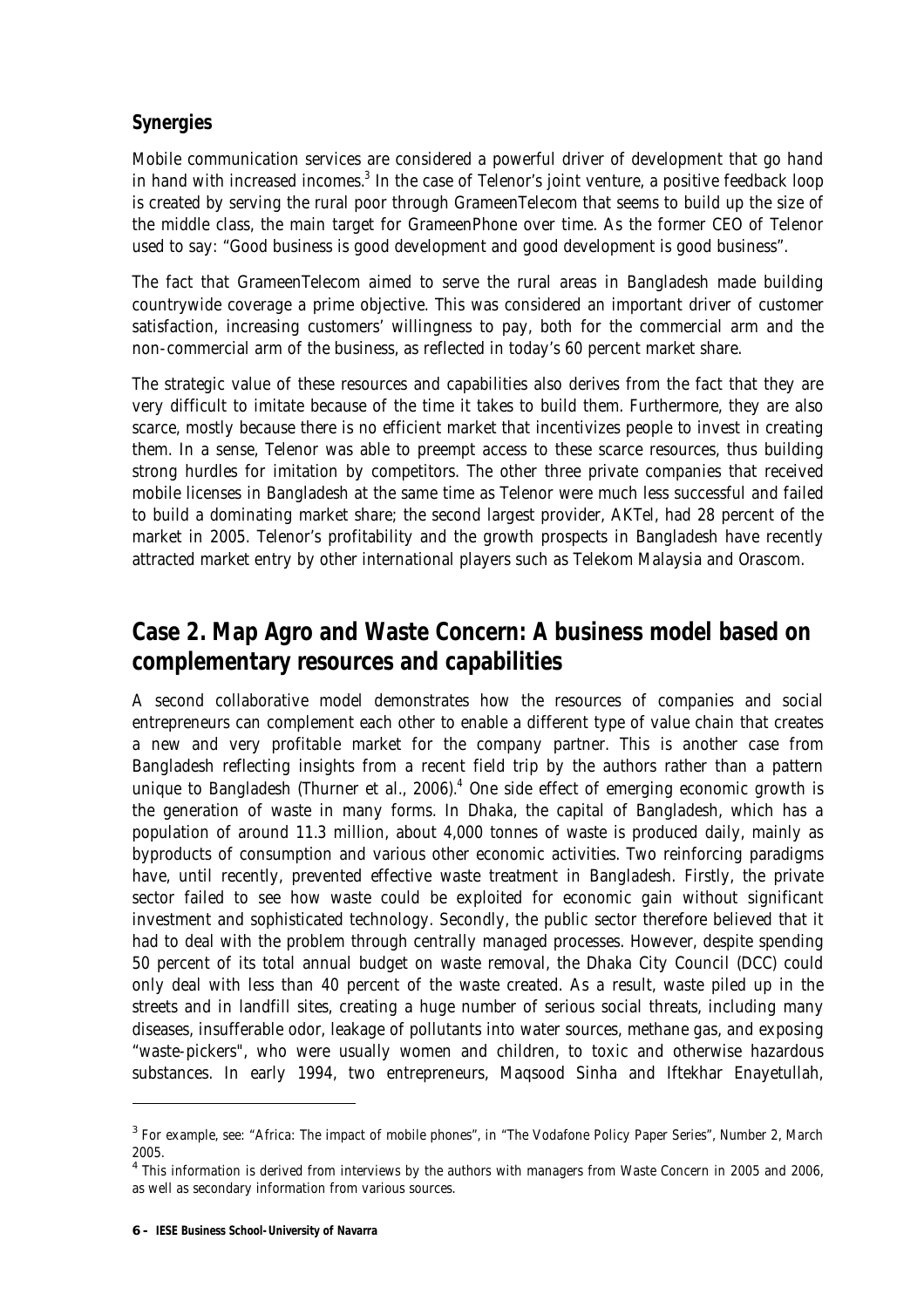launched Waste Concern, based on a simple idea: turn waste into compost and sell this as a valuable substitute to chemical fertilizers. Every year, four million tonnes of chemical fertilizers were produced in Bangladesh, responding to the pressure to feed a burgeoning population made up mostly of people living in poverty. Despite the fact that overuse of chemical fertilizers drastically lowered soil quality, farmers had no real choice because, at the time, there was no commercial market for substitutes. Waste Concern's model integrated a community-based house-to-house collection system for waste, composting and ultimately marketing and selling the compost as fertilizer. Initially, Waste Concern sold its product to the usual small markets for compost: home gardeners and small organic farmers. However, measurable elimination of the waste-problem required access to much larger markets in order to create a pull for building supply-side scale and cost efficiency.

Approaching the largest fertilizer company, Map Agro, initially failed, but repeated attempts to convince the CEO resulted in a "trial contract" that guaranteed annual sales of 200 tonnes of compost. When positive feedback and demand from farmers increased, Map Agro invested in a purpose-built enrichment factory and started selling ground pure and nutrient-enriched organic compost on a larger scale with current sales of about 50,000 tonnes per year. The final product was distributed throughout Bangladesh using the extensive dealer network of Map Agro's parent company, Alpha Agro Ltd., a fertilizer trading company. The financials for Map Agro are attractive. It buys compost at 2,500 Taka per tonne (each unit of compost reflecting 4 units of processed waste or 625 Taka per tonne of waste), and sells pure compost for 6,000 Taka per tonne and enriched compost for 12,000 Taka per tonne (reflecting 1,500 and 3,000 Taka per tonne of waste, respectively). The economic value created in this model compares favourably to the cost of roughly 2,000 Taka per tonne of waste treated by the old DCC process as shown in Figure 1.

### **Figure 1**

Comparison of economic value destroyed (old centralized waste management process) or created through a new private-sector value chain

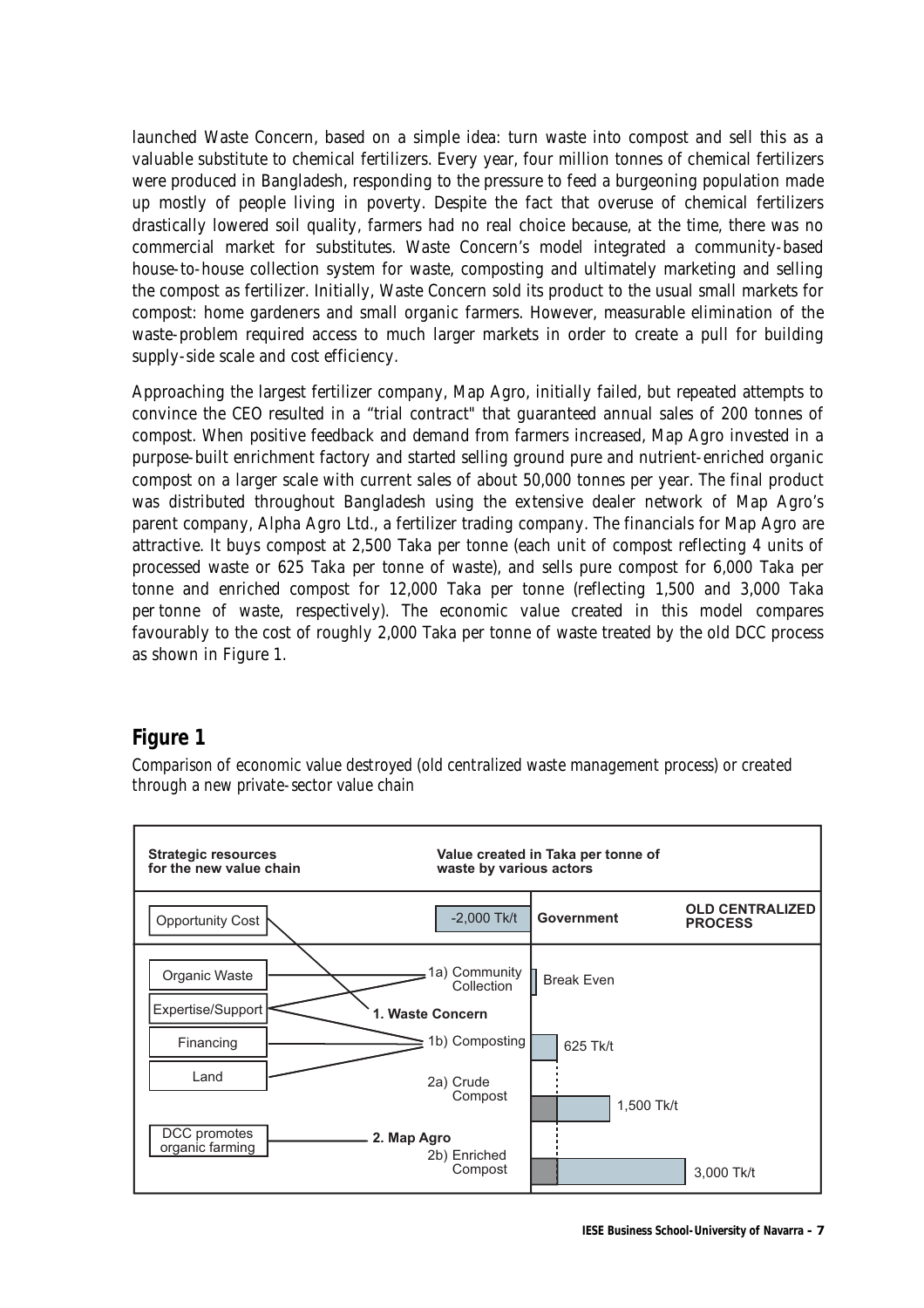The new value chain, extending from waste produced in urban areas to selling compost to rural farmers, created a number of new jobs for the poorest at the community level and lowered their exposure to health threats. This enabled Waste Concern to obtain important strategic resources, including funding and technical expertise and support from international organizations for both the pilot phases and for scaling up the numbers and capacities of its composting plants. Waste Concern helped the government to deal with a seemingly insurmountable social problem and in return, the land for housing the compost plants was donated by the government; an important cost driver for the project. Through collaboration with Waste Concern, the private sector in the form of Map Agro was able to access a product for which the cost did not fully reflect its economic value. It could thus build a new and very profitable market space for chemical fertilizer substitutes. The profits generated for the private-sector partner in this case, motivated the entry of other companies competing with Map Agro for their exclusive relationship with Waste Concern. Waste Concern is currently evaluating its potential collaboration with three other fertilizer companies to bring its compost product to the market. How can Map Agro leverage its existing relationship with Waste Concern to prevent this? One way would be to use traditional strategic maneuvers such as investing in enough capacity to provide a disincentive to the entry of competitors. Another way could be to transform the current arm's-length relationship with Waste Concern to a real value-added relationship where joint activities and shared social objectives could build the trust and benefits necessary to overcome the reservations Waste Concern might have over a monopoly provider for its product.

## **Case 3. Aurolab and Aravind: an integrated business model that exemplifies a potentially disruptive strategy**

David Green founded Aurolab in India as a non-profit organization in 1992 in order to redesign the production process of high-quality intra-ocular lenses used in eye surgery for which there is a demand of about 200 million visually impaired people worldwide (Mair and Cordes, 2004). Most of the potential patients live in low-income countries and the main suppliers are not willing to sell their products at the prices that the poor are able to pay. When Aurolab started, the industry was concentrated and dominated by a few players. The low price sensitivity of wealthy customers and the insurance system that was clouding the real price from patients, allowed the manufacturers to enjoy huge margins. A local non-profit hospital, the Aravind Eye Hospital, located in a very poor region of India, was desperate to overcome the most important hurdle to its mission of providing eye surgery to poor people: the steep prices for intra-ocular lenses charged by the existing manufacturing companies. Green built a state-of-the-art production facility named Aurolab next door to Aravind and integrated it with the patient care model of the hospital. Today, the group of Aravind Eye Hospitals screens over one million patients a year and performs several hundred thousand eye surgeries. The overall strategy that both entities employ is "maximizing the number of people served". In this model, the poorest patients pay nothing (they account for 50 percent of surgeries), however 35 percent pay well above cost and the overall business model generates a net profit margin of 60 percent. The enormous profit margin is clearly counterintuitive but now drives fast global expansion. Aurolab is already among the largest suppliers of lenses in the global market, with a share of more than 10 percent. Table 1 illustrates how the integrated business model of Aurolab and Aravind achieved strategic objectives with a consistent set of activities.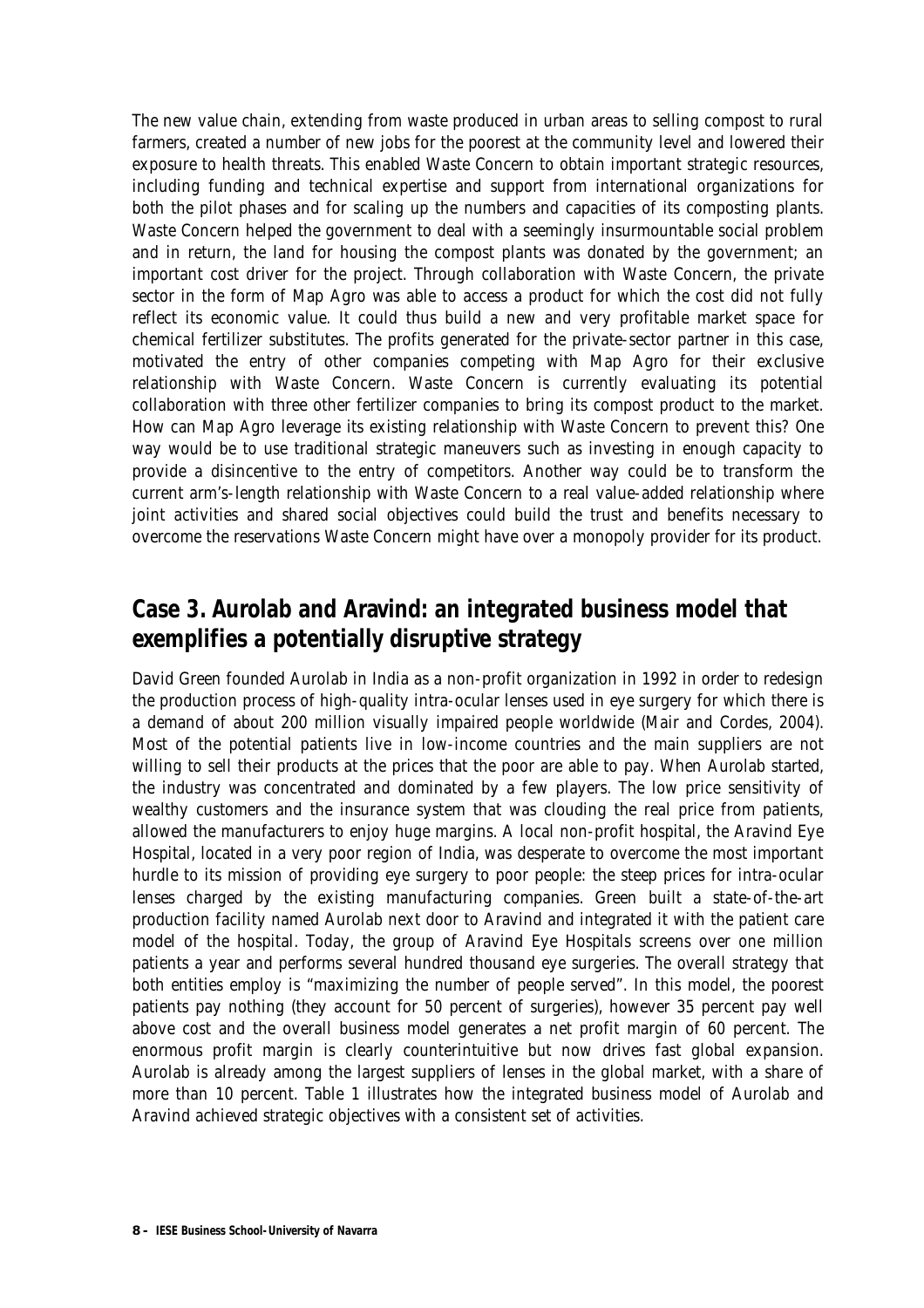### **Table 1**

How strategic objectives relate to sets of activities in the Aurolab - Aravind business model

| <b>Strategic Objectives</b>                                                                | <b>Activities</b>                                                                                                                                                                                                                                                                                                                                                                                                                                                                                                                                           |
|--------------------------------------------------------------------------------------------|-------------------------------------------------------------------------------------------------------------------------------------------------------------------------------------------------------------------------------------------------------------------------------------------------------------------------------------------------------------------------------------------------------------------------------------------------------------------------------------------------------------------------------------------------------------|
| <b>LARGE SCALE</b><br>(treat as many people as<br>possible)                                | Collaboration with strategic partner Aravind hospital to ensure demand;<br>access to rural areas through NGO community partners; regular eye<br>camps; 3 times more surgeries per doctor than in the US; profits used to<br>expand capacity.                                                                                                                                                                                                                                                                                                                |
| <b>HIGH QUALITY</b><br>(do not let poverty compromise<br>the quality of treatment offered) | Building a quality-focused culture from the beginning; accessing highly<br>qualified doctors from top institutions; quality is restricted to where it<br>matters, i.e. the treatment itself; steep learning curve through focused job<br>designs (doctors perform only surgeries).                                                                                                                                                                                                                                                                          |
| <b>FREE SURGERY</b><br>(do not deny the poor access to<br>treatment)                       | Achieve an average price that reflects local ability to pay through what<br>we call "social target costing"; placing Aurolab factory in low-cost<br>country; getting start-up grant; achieving scale quickly; working with<br>partners to avoid marketing costs; efficient operations<br>NGO.<br>management; status as training institution saves labor costs; half of the<br>patients are unable to pay anything but get the same quality treatment;<br>they are mass supplied using very low-cost facilities and efficient self-<br>selection mechanisms. |
| <b>FINANCIALLY VIABLE</b><br>(create and explore<br>opportunities for earned income)       | One third of patients pay well above costs; they value the high-quality<br>treatment like everyone else but are willing to pay for access to much<br>nicer facilities; 10% market share globally creates good margins given<br>the very different price/cost ratio achievable in this model.                                                                                                                                                                                                                                                                |

The activities and objectives in this strategy are mutually reinforcing to create a consistent business model. The objective to provide free surgery helps to achieve scale very quickly and also helps to access community partners as a valuable "low cost" resource. Scale, along with a diversity of interesting patient cases, makes Aravind an attractive training center that receives top doctors from all over the world at very low labor costs. Furthermore, scale enabled both Aurolab and the doctors to drive down a learning curve extremely fast. This has had positive effects on both the cost and the quality dimensions of the business model. The free surgery aspect is made very cost-efficient by providing only very basic facilities that enact a process of social self-selection and create an effective hurdle for those who can afford to pay to demand free treatment. For example, wealthier people in India do not want to sit in the same waiting room as the very poor. Furthermore, the reputation for quality also drives the demand of patients coming from richer countries with much greater willingness to pay. This partially sustains the significant profit levels attainable in this model. The other potential source of profits which has not yet been fully exploited is that Green had ensured that the high quality of the Aurolab lenses achieved the necessary certification for sales in the EU and US, which would net much higher market prices. This feature of the business model could be a strong competitive threat to incumbent manufacturers if Aurolab chose to exploit it. At the moment, however, both Aurolab and Aravind's strategic objective remains the maximization of numbers of people treated and not maximizing profits. To understand and visualize the links and interdependencies of activities and multiple objectives, and how this creates a consistent overall business model, we have produced a high-level strategy model as shown in Figure 2.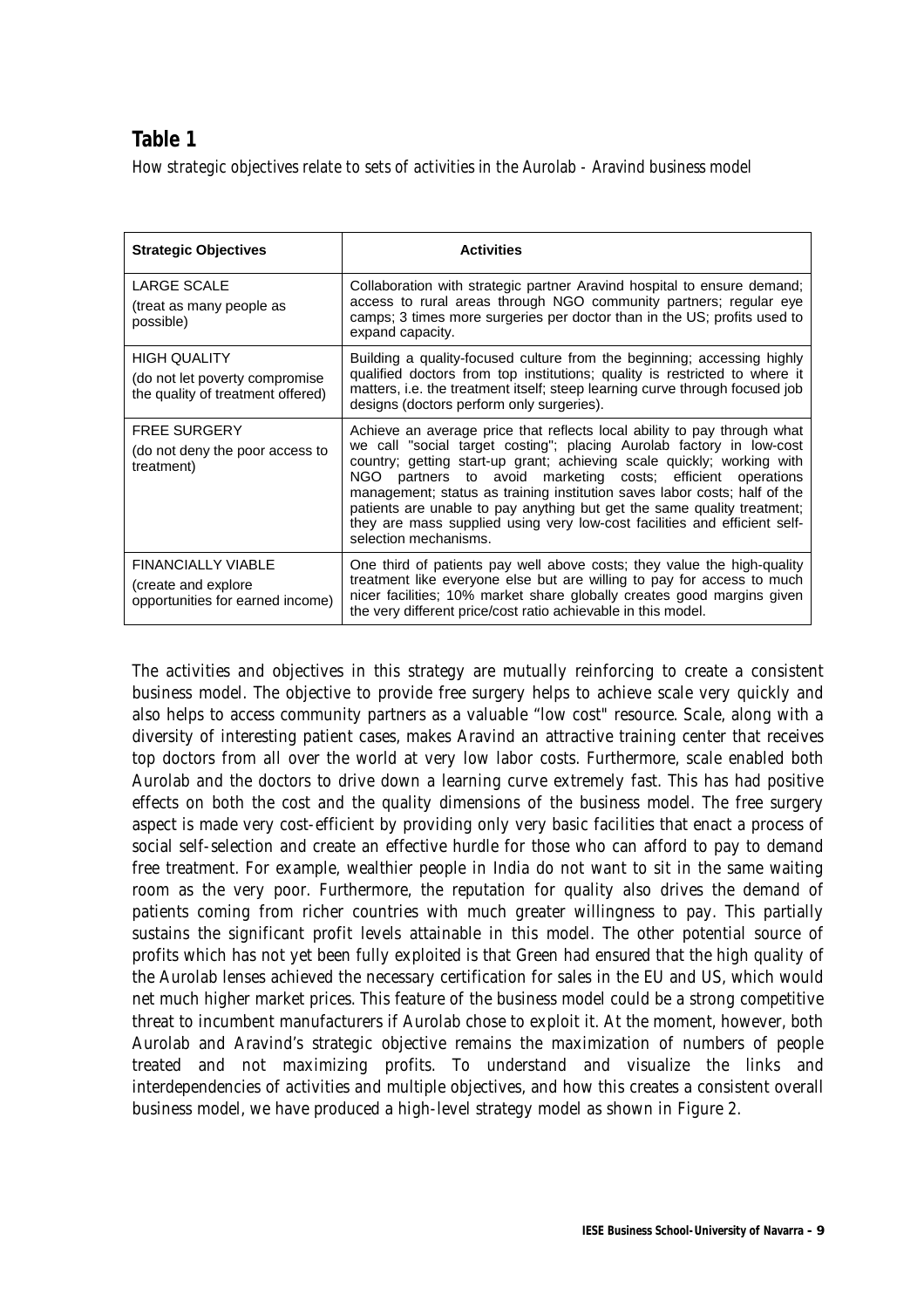### **Figure 2**

The resources and capabilities of Aravind Eye Hospital and Aurolab Factory are fully integrated to create an innovative business model



While Aurolab is a non-profit structure, we speculate that an existing lens-manufacturing company might have been able to combine its capital and technical resources and manufacturing capabilities with Aravind's brand and its capabilities in order to orchestrate large-scale, high-productivity eye surgery. Aravind might have agreed to the need for a corporate partner to capture some of the value created for its shareholders given the extent of overall social value created by this model. As David Green said in a recent speech to MBA students, "I am waiting for companies to compete with me or put me out of business for the benefit of the poor".

### **Collaborative business models to serve underdeveloped markets**

In all three cases, distinct and operationally separate organizational structures aiming to maximize either economic or direct social strategic objectives have cooperated to form an overall business model. GrameenPhone is managed by experienced Telenor managers and only a few local managers. Its strategic objective is to maximize financial returns which it has done very successfully. GrameenTelecom on the other hand is managed by local employees of the Grameen group. It has a very different strategic objective – to maximize the number of jobs created for the rural poor – and a very different organizational culture and management structure, which is immediately evident from interviews with personnel from both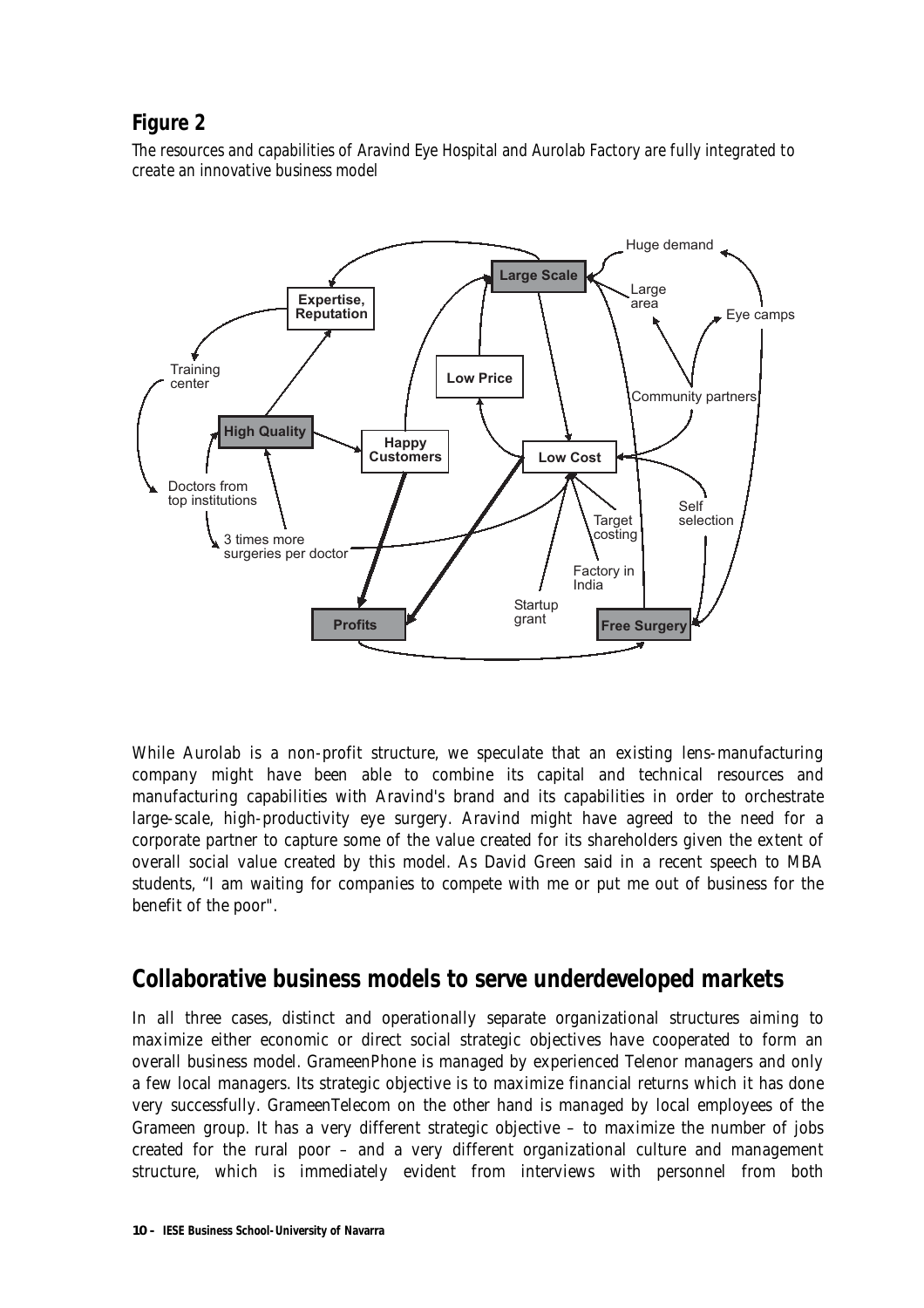organizations. Thus, while GrameenPhone has created about 600 jobs and significant profits, GrameenTelecom has created more than 100,000 jobs but at much lower profits. However, both organizations are very much dependent on each other and each contributes significantly to the other's success. We therefore refer to this model of cooperation between companies and social entrepreneurs as the symbiotic model. It is a business model that is built on separate organizational structures with different strategic objectives and different target customers, yet together they build an overall model for social and economic development (Figure 3).

### **Figure 3**

Organizational structures and strategic objectives of the three business models



In the case of Waste Concern and Map Agro, both partners enable a different part of the value chain, but together create a new business model that satisfies expectations for both social and economic returns. We call this the complementary model. The organizational structures are managed separately and have different strategic objectives. Because the objectives were highly complementary, the organizations could construe a new value chain that neither of them could have pursued alone.

The first two cases in this paper reflect the ultimate "blue oceans" scenario - new market space where competition is absent (Kim and Mauborgne, 2004). However, these monopoly positions were not sustainable because proof of concept of possible profits attracted competition. What is different in these two models from the traditional view of serving the bottom of the pyramid is that the poor are not primarily seen as customers but are a vital and integral part of the business model. They perform multiple roles, as employees and customers, suppliers, and business partners.

The collaboration between Aurolab and Aravind demonstrates how creating a radically different quality-to-price ratio, coupled with a consistent business model around clear strategic objectives, allows for serving underdeveloped markets effectively and very profitably. This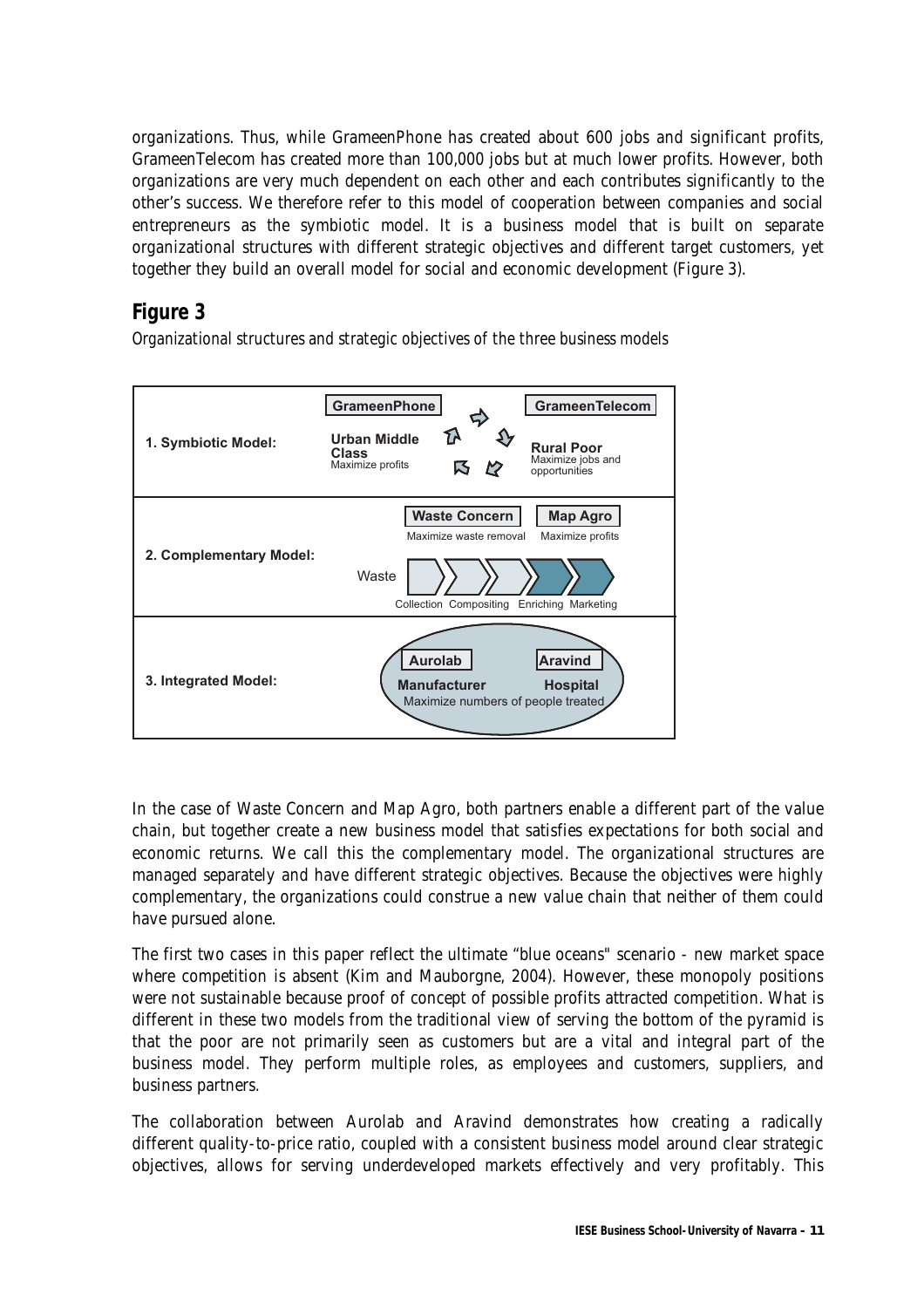makes the case an insightful model for Christensen's low-end disruption theory, where the lowend refers to a radically lower price/quality ratio. Potentially, Aurolab could aggressively penetrate existing markets with its products. To date, its "mere" 10 percent global market share reflects the fact that most of Aurolab's sales are, by intention, still going to Aravind and to a number of charitable organizations to support their missions. We call the joint venture between Aurolab and Aravind the integrated model. Both entities share the same strategic objectives but are structurally separate. This reflects the very different operational objectives of a manufacturing plant and a health service provider. Very different cultures, management and incentive systems are necessary to drive the unique operational objectives of each entity. This is obviously enormously efficient in achieving the shared overall strategic objective of maximizing the total number of people treated.

### **Recommendations for executive decision making**

With the goal of creating or entering markets in developing countries or learning about competitive threats emerging from those countries, we recommend companies consider the following actions:

- 1. Study the initiatives of social entrepreneurs and challenge paradigms about povertyrelated problems and solutions.
- 2. Include social entrepreneurs in your global market analysis to learn about potentially disrupting innovations.
- 3. Start building relationships with social entrepreneurs in markets or countries that you might consider entering in the future. Understand what makes them tick and build trust and rapport. Learn about local cultures and social structures.
- 4. Analyze their business models and examine how they are creating resources that could support a joint effort in targeting the large undeveloped customer base in poor countries. Think about what organizational structures would best deliver company goals and the goals of the entrepreneurs.
- 5. Invest in the most promising initiatives in the form of "social venture capital". They could be maximizing social impact from your capital while you are buying an option that the initiatives you are funding will create strategic resources on which to base new value propositions in your future markets.

We certainly need to study many more examples of collaborative efforts to learn and understand how they can best be structured and managed from a corporate-strategy perspective. Having said this, it remains to be seen to what extent the cases described here are just unique observations or whether these types of collaborations could become a model for companies to build a large-scale market presence that is positively driven by but also positively drives socio-economic development in today's poor countries.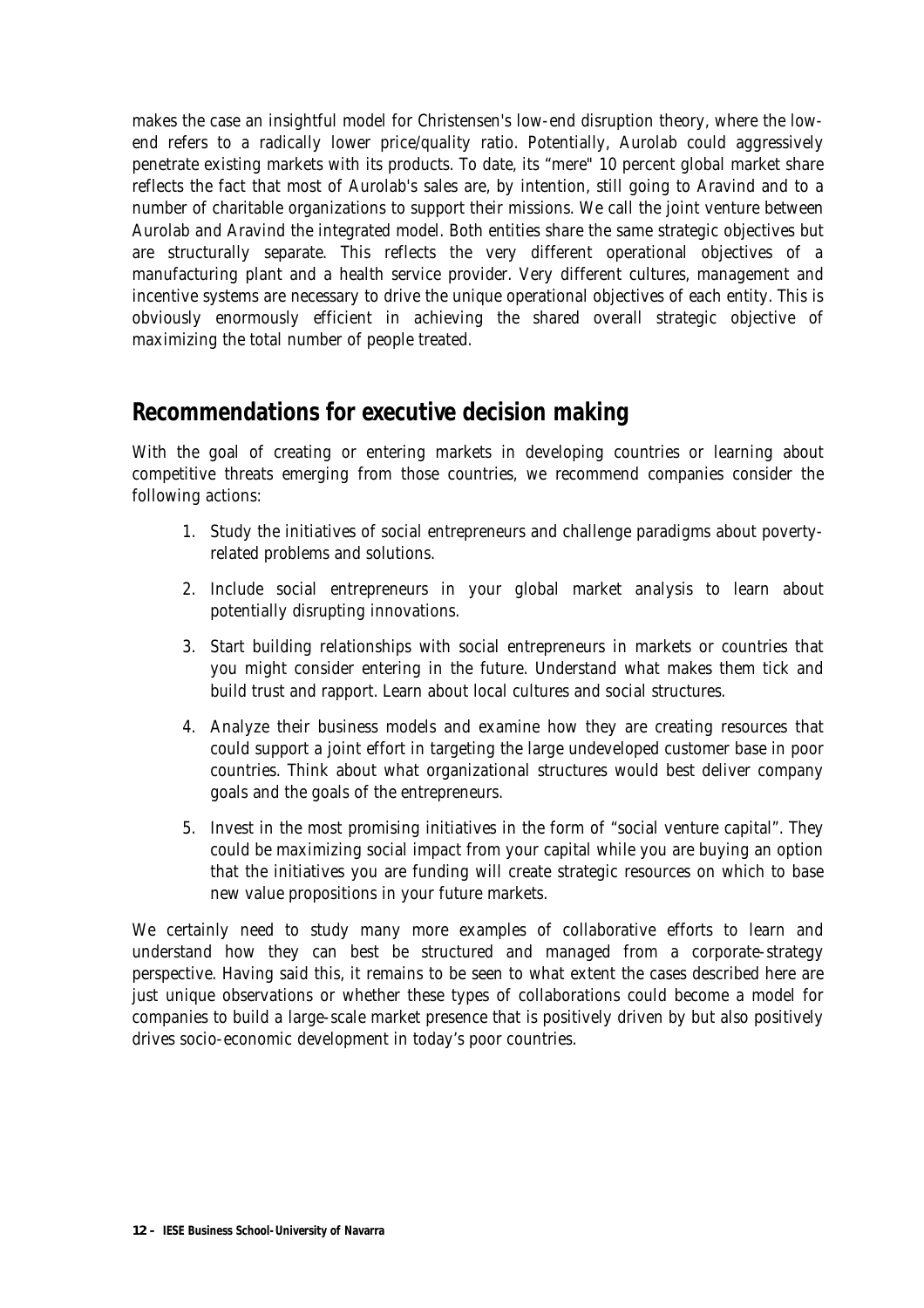#### **References**

- Abramovitz, M. (1986), "Catching up, forging ahead, and falling behind", *Journal of Economic History*, 46(2), pp. 385-406.
- Barney, J. B. (1995), "Looking inside for competitive advantage", *Academy of Management Executive*, 9(4), pp. 49-61.
- Christensen, C. M. and M. E. Raynor (2003), "The Innovator's Solution: Creating and Sustaining Successful Growth", Boston, MA, Harvard Business School Press.
- Hart, S. L. and C. M. Christensen (2002), "The Great Leap", *Sloan Management Review*, 44(1), pp. 51-56.
- Hitt, M. A., M. T. Dacin, E. Levitas, J. L. Arregle and A. Borza (2000), "Partner Selection in Emerging and Developed Market Contexts: Resource-Based and Organizational Learning Perspectives", *Academy of Management Journal*, 43(3), pp. 449-467.
- Kim, W. C. and R. Mauborgne (2004), "Blue Ocean Strategy", *Harvard Business Review*, 82(10), pp. 76-84.
- London, T. and S. L. Hart (2004), "Reinventing strategies for emerging markets: Beyond the transnational model", *Journal of International Business Studies*, 35(5), pp. 350-370.
- Mair, J. and E. Cordes (2004), "Project Impact: The affordable hearing aid project", IESE Teaching Case DG 1472-E.
- Malaviya, P., A. Singhal and P. Svenkerud (2004), "Telenor in Bangladesh", INSEAD Teaching Case 304-147-1.
- North, D. C. (1990), "Institutions, institutional change and economic performance", Cambridge, UK, Cambridge University Press, page 110.
- Prahalad, C. K. and A. Hammond (2002), "Serving the world's poor profitably", *Harvard Business Review*, 80(9), pp. 48-57.
- Prahalad, C. K. and S. L. Hart (2002), "The fortune at the bottom of the pyramid", *Strategy + Business* (26), pp. 54-67.
- Seelos, C. and J. Mair (2005a), "Sustainable development, sustainable profit", *European Business Forum* (20), pp. 49-53.
- Seelos, C. and J. Mair (2005b), "Entrepreneurs in service of the poor Models for business contributions to sustainable development", *Business Horizons*, 48(3), pp. 241-246.
- Tallman, S. B. and K. Fladmoe-Lindquist (2002), "Internationalization, globalization, and capability-based strategy", *California Management Review*, 45(1), pp. 116-135.
- Teece, D. J., G. Pisano and A. Shuen (1997), "Dynamic capabilities and strategic management", *Strategic Management Journal*, 18(7), pp. 509-533.
- The World Bank, "Health, Nutrition and Population data platform, Population Projections" Accessed April 2006.